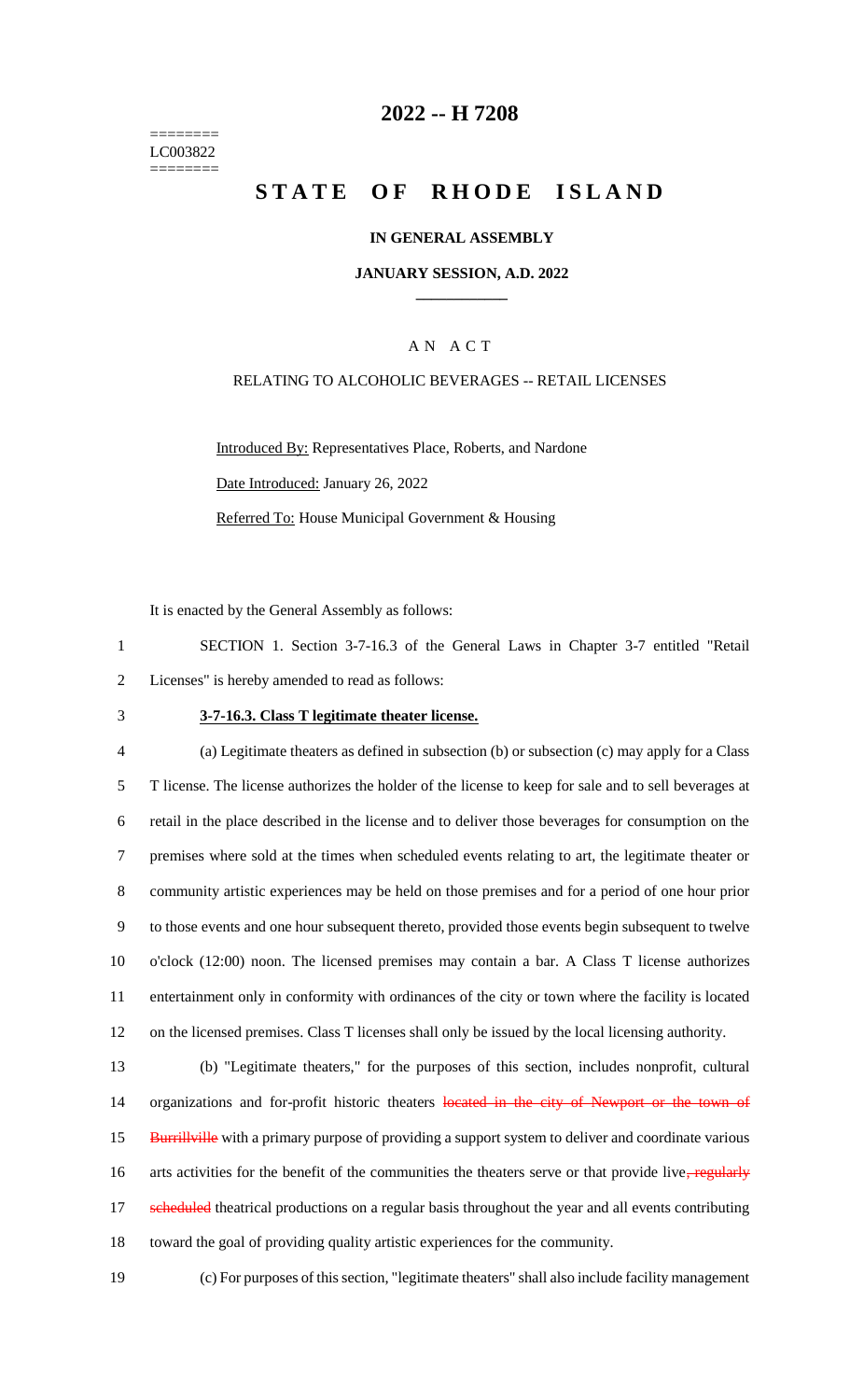corporations that are contractually authorized to manage buildings owned or under the authority of the Rhode Island Convention Center Authority with a primary purpose of providing a support system to deliver and coordinate various arts activities for the benefit of the communities the 4 corporations serve or that provide live, regularly scheduled theatrical productions on a regular basis throughout the year and all events contributing toward the goal of providing quality artistic experiences for the community.

- 
- 7 SECTION 2. This act shall take effect upon passage.

#### ======== LC003822 ========